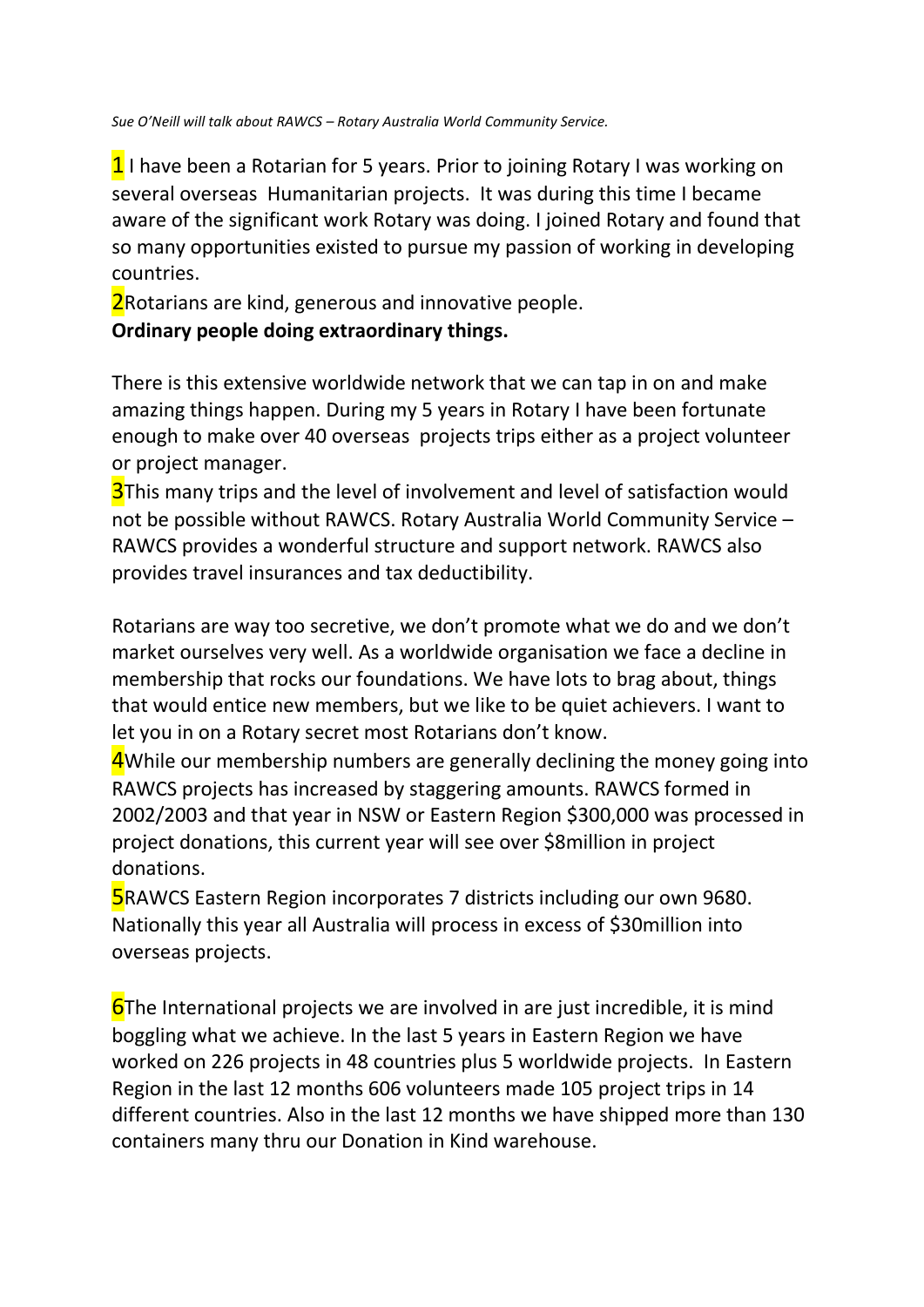**7**The growth in RAWCS I believe is all about the level of involvement we can have in projects. When we participate in an overseas project we return with a sense of satisfaction that we have made a positive difference in the lives of others in our global community who do it really tough.

**8**We can be hands on and use our skills to improve desperate and difficult situations.

**9**Our volunteer project teams carry out humanitarian work around the globe. The teams conduct short term exercises, have predetermined and agreed goals, and ensure that projects be sustainable.

**10**We are combating poverty, neglect, hunger, water shortages and water contamination, poor housing, inadequate medical attention and supplies, disease, discrimination, ignorance, poor reading and poor comprehension skills also a lack of schools, teachers and education.

11The teams and the communities need ongoing support. We give that too. The projects you are hearing about today illustrate our philosophy and our actions.

12I would like to now tell you a little about a project of the Rotary Club of Kenthurst. We supply new diagnostic medical equipment. It is basic equipment and most Doctors and nurses are familiar with the items we supply. **13**Sadly in most developing countries Hospitals and clinics do not have access to this equipment.

14Vanimo Hospital is in Sandaun Province in Papua New Guinea. Sanduan Province sits right on the Indonesian boarder. Sadly Vanimo has some of the worst health indicators in all of PNG.

**15**Lowest life expectancy and very high infant mortality. We were able to donate a couple of fetal dopplers to Vanimo. Vanimo Hospital had 1-3 babies die each month during childbirth. Since receiving the fetal dopplers in August 2011 they have not lost a baby. Each precious baby only has one life. **16**Some 2 million babies die every year on the first day of their lives, most die from preventable causes related to complications from the birthing process.

17 More than 350,000 women die annually from complications during pregnancy and childbirth, almost all 99% - in the developing world. Most of these deaths are preventable.